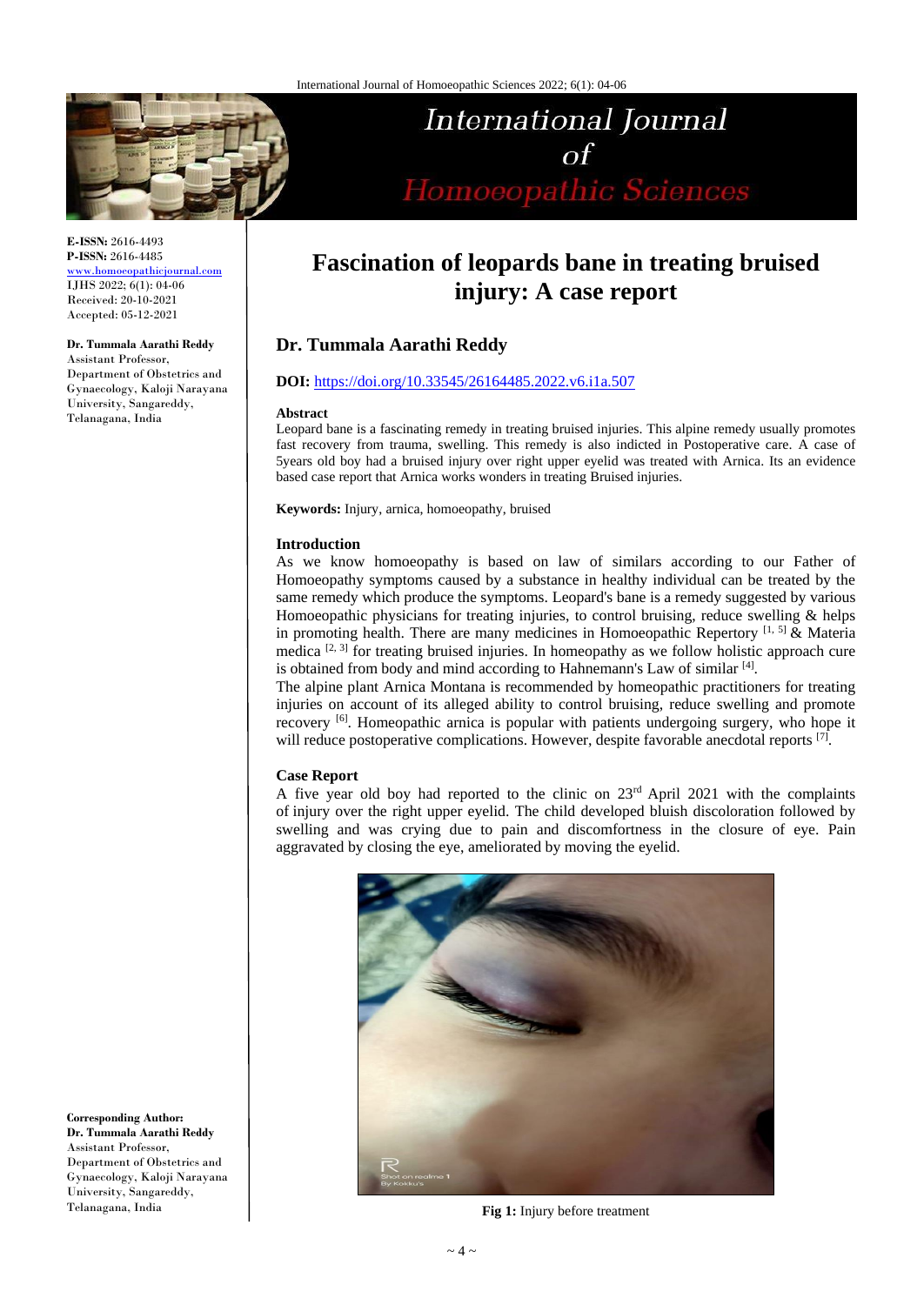## **Patient Information**

A 5yrs old boy had a hit with the corner edge of a table to rt eye while playing. Followed by which the child started crying due to pain and unable to open the eyelid as there is severe pain. Child was irritable  $\&$  is frightened due to fall. Child doesn't want the mother to touch or either see the wound due to severe pain [8].

# **Clinical findings**

When the child was examined found bluish discoloration over the Right upper eyelid, pain in Right eye, difficulty in closing the eye, swelling, and redness.

Arnica was selected as the child had bruised injury which was aggravated by 2nd closure of eye lid. According to homoeopathic physicians Leopards bane is the prior most remedy to be chosen even if injury is received years ago [3]. Injury is a word which is analogous with the usefulness of Leopards bane in treating bruised injury [7]. On the basis of above mentioned case, one dose of Arnica 200 twice a day was administered.

The patient was instructed not to use any other treatment for the same condition.

#### **Evaluation of Symptoms**

- Child is irritable & frightened
- Child s sensitive to be touched
- Chilly Pt.
- Bluish discoloration of Right upper eyelid after blunt injury
- Swelling over the Right upper eyelid.

Repertory analysis was done with the Kent's Repertory using Zomoeo software by Homeopath<sup>[9]</sup>.

#### **Timeline**

Patient visited OPD on 23rdApril 2021.Medicine was prescribed on same day. Patient had regular follow ups .Medicine was repeated on 25th April 2021.Placebo was given at 3rd,4th&5th visits

#### **Therapeutic Intervention**

Case report was collected in an according manner and repertorisation as done by using Kents method Arnica montana 200 was selected. The patient was asked to report after 6days.

|                         |                |                                              | Ξ                       | ۴<br>                   |
|-------------------------|----------------|----------------------------------------------|-------------------------|-------------------------|
|                         |                |                                              |                         | Q                       |
| Acon                    | <b>Arn</b>     | Sil                                          | Ant-c                   | Cham                    |
| 6/3                     | 6/3            | 6/3                                          | $6/2$                   | $6/2$                   |
| $\overline{\mathbf{3}}$ | $\overline{2}$ | 3                                            | $\overline{\mathbf{3}}$ | $\overline{\mathbf{3}}$ |
| 1                       | $\overline{2}$ | $\overline{\mathbf{1}}$                      |                         |                         |
| $\overline{2}$          | $\overline{2}$ | $\overline{2}$                               | $\overline{a}$          | $\overline{\mathbf{3}}$ |
|                         |                | Symptoms: 3 Remedies: 247   Y Applied Filter |                         |                         |

**Fig 2**: Reportorial Analysis [9]

During follow up every change was noted(Figures 3- 6)Medicine was not repeated as long as improvement continued.

#### **Follow up**

The patient first followed up on 24<sup>th</sup> April 2021 with

improvement in discoloration of bruised injury.

The patient then returned on  $25<sup>th</sup>$  April 2021with further improvement with decrease in bluish discoloration and slight reduction in swelling. On third day, There was further improvement observed in which complete discoloration decreased, reduction in swelling, and watering of eyes had decreased. On fourth day, There was further more progress in improvement  $\&$  on 5th day observed there is complete recovery of bruising of Right upper eyelid.



**Fig 3:** 1st day after treatment



**Fig 4**: 2nd day after treatment



**Fig 5**: 3rd day after treatment